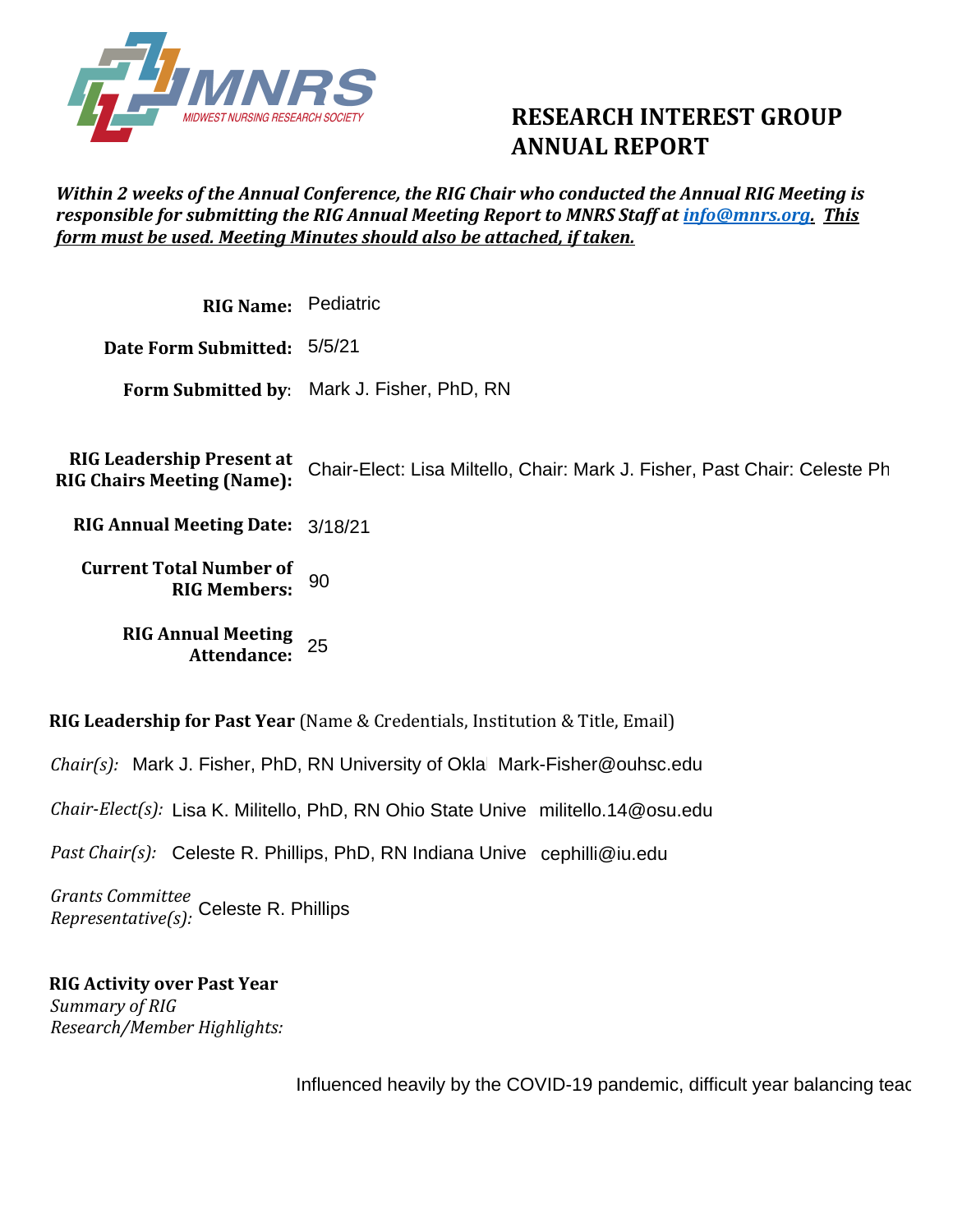*Summary of Symposium Activities:*  N/A

*Summary of RIG Award Activities:* 

Reviewers (Jill Kilanowski, Randi Bates, Rebecca Gesler, and Montray

*Summary of Additional RIG Activities, as applicable:*

The work Dr. Tondi Harrison initiated previously continued involving a National Survey to understand current sta

## **MNRS Charges of the Strategic Plan**

*How does this RIG support Research & Implementation? (i.e. symposia, newsletters:* Through lessons learned during the process and in results obtained, C

*How does the RIG support a diverse membership (i.e. DNP, students, other new members, retainment, practice partners)?: How has your RIG worked to increase RIG membership and communications? (newsletter, website, communication reps, Groupsite and Listserv): How are your supporting the*  Actively engaging RIG members through formal meetings and individu<br><br>Through individual efforts, RIG members have served to support one-c

*MNRS goal of member engagement? (ex. Awards, symposia, mentoring, involvement, Groupsite activity/discussions/media/file sharing):* Awards, informal mentoring between individual RIG members, as well

**Planned RIG Leadership for Upcoming Year** (Name & Credentials, Institution & Title, Email) Chair(s): Lisa K. Militello, PhD, RN Ohio State Univer militello.14@osu.edu

Chair-Elect(s): Marliese Nist, PhD, RN Ohio State Universi nist.10@osu.edu

Past Chair(s): Mark J. Fisher, PhD, RN University of Oklal Mark-Fisher@ouhsc.edu